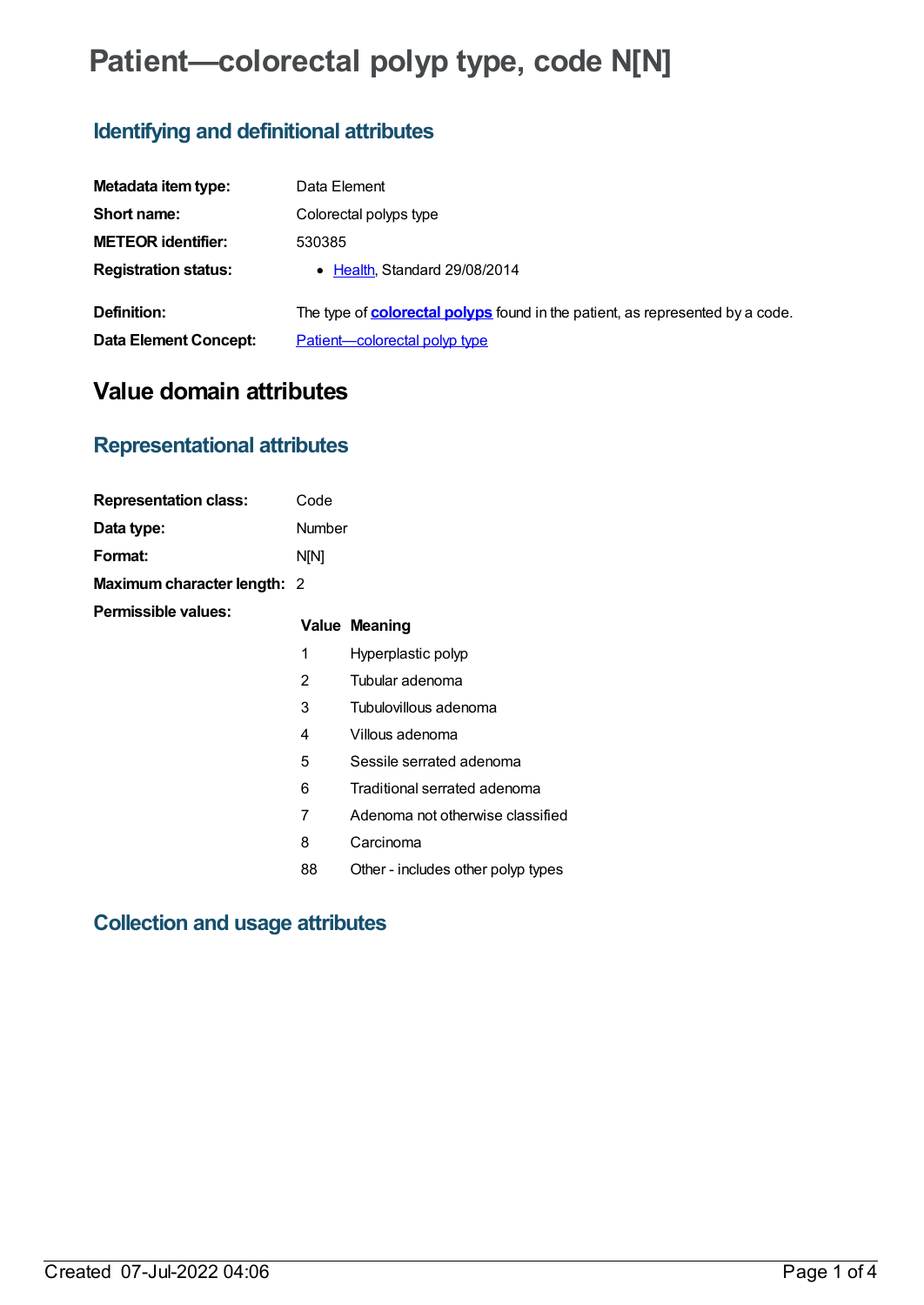**Guide for use:** An adenoma is a benign tumour that arises from epithelial cells that line the inside surface of an organ. All adenomas have malignant potential. Adenomas have several different growth patterns.

CODE 1 Hyperplastic polyp

A type of polyp that has a low risk, if any, of developing into a cancer. However, people with multiple hyperplastic polyps are associated with an increased risk of bowel cancer.

CODE 2 Tubular adenoma

Tubular adenoma composed of epithelial tissue resembling a tubular gland. This is most of the most common growth patterns. Most adenomas that are small have a tubular growth pattern.

CODE 3 Tubulovillous adenoma

Many adenomas have a mixture of both growth patterns. Tubulovillous adenomas are neoplams that resemble a mixture of both tubular and villous adenoma growth patterns.

CODE 4 Villous adenoma

Villous adenomas are composed of mucinous epithelium covering delicate vascular projections. Larger adenomas may have a villous growth pattern. Larger adenomas more often have cancers developing in them. Adenomas with a villous growth pattern are also more likely to have cancers develop in them.

CODE 5 Sessile serrated adenoma

Sessile serrated polyps have a saw tooth appearance under the microscope, and tend to grow as slightly flattened, broad-based polyps.

CODE 6 Traditional serrated adenoma

Traditional serrated adenomas have a saw tooth appearance under the microscope.

CODE 7 Adenoma not otherwise classified

A benign growth that does not fit the classification listed above.

CODE 8 Carcinoma

A cancer's growth that begins in the lining layer (epithelial cells) of organs.

## **Data element attributes**

### **Collection and usage attributes**

| Guide for use:                    | Multiple colorectal polyps can be listed.                                                                   |
|-----------------------------------|-------------------------------------------------------------------------------------------------------------|
| <b>Relational attributes</b>      |                                                                                                             |
| Related metadata<br>references:   | See also Patient—colorectal polyps found in colon indicator, yes/no code N<br>• Health, Standard 29/08/2014 |
| <b>Implementation in Data Set</b> |                                                                                                             |

**Specifications:** Bowel cancer diagnostic [assessment](https://meteor.aihw.gov.au/content/563761) cluste[rHealth](https://meteor.aihw.gov.au/RegistrationAuthority/12), Superseded 06/09/2018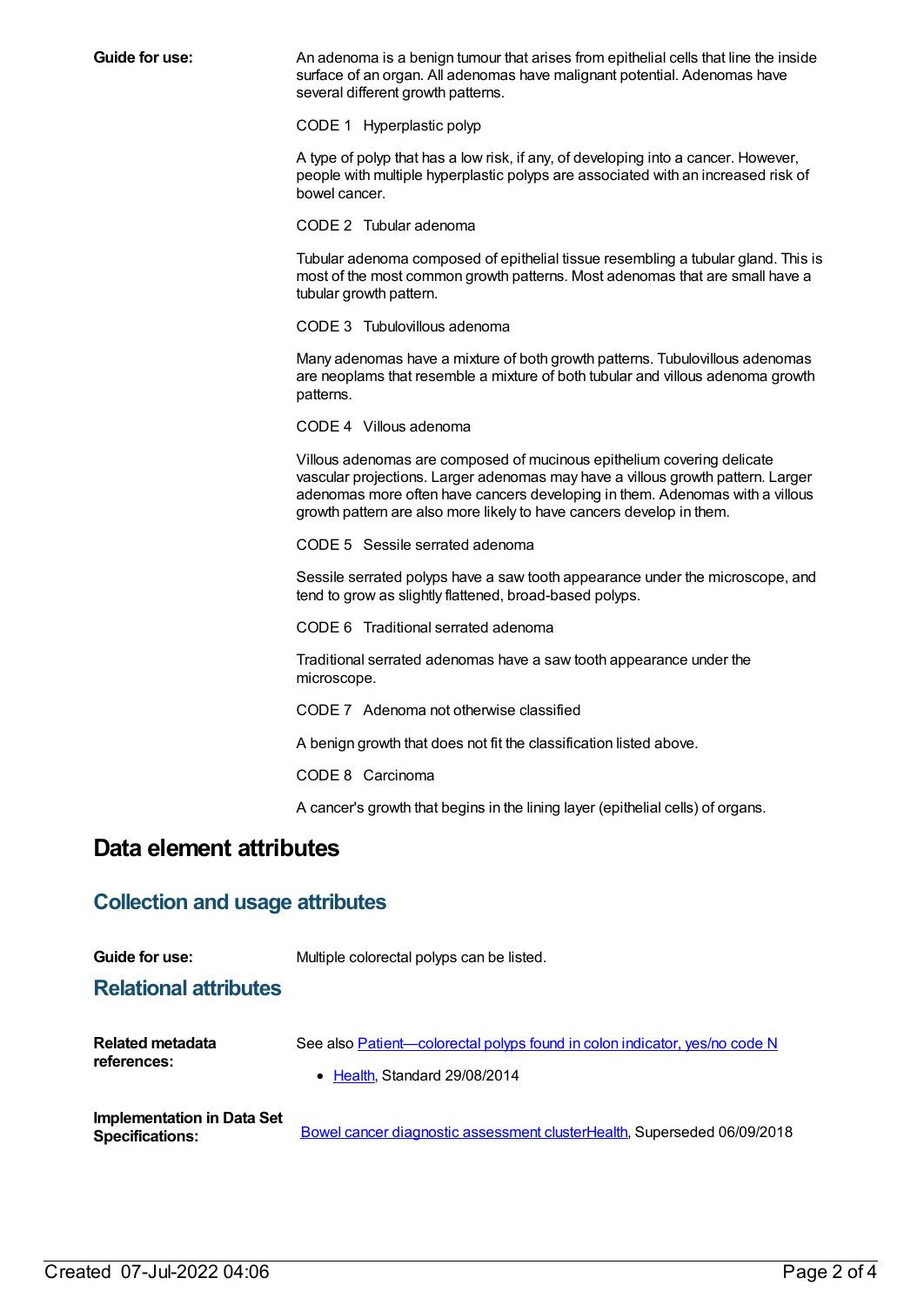### *Conditional obligation:*

Reporting of this data element is [conditional](file:///content/530230) upon answering 'Yes' to the **Patient** colorectal polyps found in colon indicator, yes/no code N data element.

*DSS specific information:*

There could be multiple polyps listed if multiple polyps are found during an assessment.

Bowel cancer diagnostic [assessment](https://meteor.aihw.gov.au/content/695220) cluste[rHealth](https://meteor.aihw.gov.au/RegistrationAuthority/12), Superseded 16/01/2020

#### *Conditional obligation:*

Reporting of this data element is [conditional](file:///content/530230) upon answering 'Yes' to the Patientcolorectal polyps found in colon indicator, yes/no code N data element.

*DSS specific information:*

There could be multiple polyps listed if multiple polyps are found during an assessment.

Bowel cancer diagnostic [assessment](https://meteor.aihw.gov.au/content/720198) cluste[rHealth](https://meteor.aihw.gov.au/RegistrationAuthority/12), Superseded 17/12/2021

#### *Conditional obligation:*

Reporting of this data element is [conditional](file:///content/530230) upon answering 'Yes' to the **Patient** colorectal polyps found in colon indicator, yes/no code N data element.

*DSS specific information:*

There could be multiple polyps listed if multiple polyps are found during an assessment.

Bowel cancer diagnostic [assessment](https://meteor.aihw.gov.au/content/750427) cluste[rHealth](https://meteor.aihw.gov.au/RegistrationAuthority/12), Standard 17/12/2021

### *Conditional obligation:*

Reporting of this data element is [conditional](file:///content/530230) upon answering 'Yes' to the Patient colorectal polyps found in colon indicator, yes/no code N data element.

*DSS specific information:*

There could be multiple polyps listed if multiple polyps are found during an assessment.